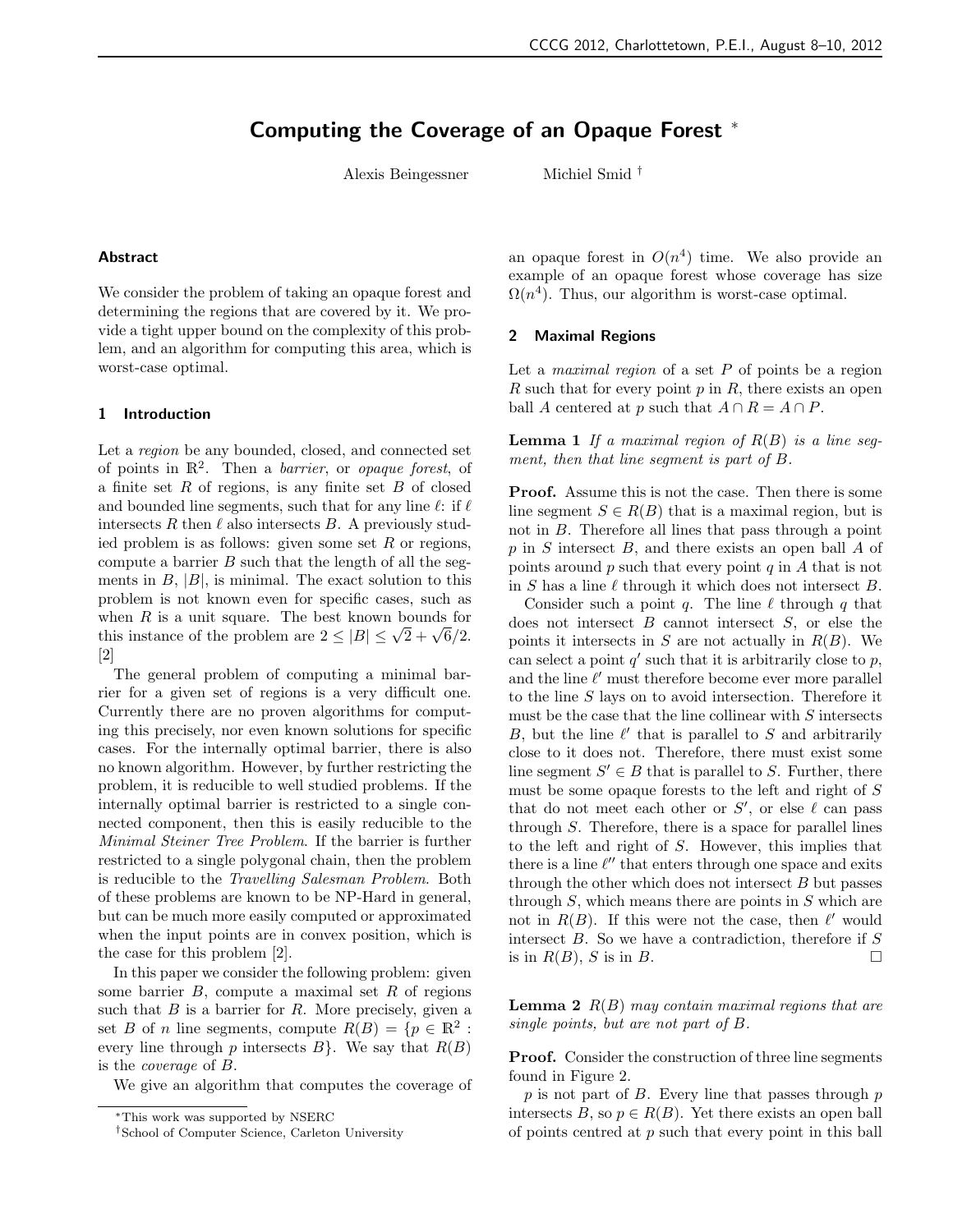

Figure 1: There is a line  $\ell''$  which does not intersect  $B$  but passes through  $S$ 



Figure 2: A construction that creates a maximal region that is exactly one point

except for  $p$  has a line through it that does not intersect B. Therefore p is a maximal region of  $R(B)$ .

### 3 Clear and Blocked Points

Let a *blocked point* be a point  $p$  with respect to some barrier B such that for every line  $\ell$  which passes through  $p, \ell$  intersects B. Then a *clear point* is a point which is not blocked. Every point of  $B$  is a blocked point. Moreover,  $R(B)$  is the set of all blocked points with respect to B, and the complement  $R(B)$  or  $R(B)$  is the set of all clear points.

**Theorem 3** For every barrier  $B$ , each maximal region  $C \subseteq R(B)$  is the intersection of halfplanes defined by lines that pass through two vertices of B.

**Proof.** Assume there exists some line  $\ell$  which is tangent to the boundary of a maximal region  $C \subseteq R(B)$ , but  $\ell$ does not touch  $B$ . Then, because the complement of  $B$ is an open set,  $\ell$  can be translated to intersect C without intersecting  $B$ . However that would mean  $C$  contains clear points, which is a contradiction. Therefore,  $\ell$  must be tangent to  $B$  at at least one point. Now assume  $\ell$  is tangent to B at exactly one point. Then  $\ell$  can still be rotated around the point of tangency, once more intersecting C. This once more contradicts the fact that C is a subset of  $R(B)$ . Therefore  $\ell$  must be tangent to at least two points of  $B$ . Further, since  $B$  is a set of line segments, only the end points of these segments need be considered, as tangency to a line segment is simply tangency to its two end points.

Remark that this also implies that we need only finitely many halfplanes to define a maximal region of  $R(B)$ , and that every maximal region of  $R(B)$  is convex.



**Figure 3:** The line  $\ell$  must be tangent to B at two vertices, if it defines the boundary of part of  $R(B)$ 

# 4 Connected Components

 $B$  is a set of  $n$  line segments consisting of  $m$  connected components  $B_1, \ldots, B_m$ . Further,  $Conv(B_i)$  is the convex hull of the connected component  $B_i$ . Then for some point  $p \in \mathbb{R}^2$ , we define  $L_p(B_i)$  as follows:

- 1. If  $B_i$  is a single line segment, and  $p$  is collinear to  $B_i$ , then  $L_p(B_i) = \emptyset$
- 2. Otherwise, if p lies on a vertex of  $Conv(B_i)$ , then  $L_p(B_i)$  is the double-wedge defined by the lines of the two edges of  $Conv(B_i)$  that meet at p.
- 3. Otherwise, if p lies inside  $Conv(B_i)$ , or on its boundary,  $\partial Conv(B_i)$ , then  $L_p(B_i) = \mathbb{R}^2$
- 4. Otherwise,  $L_p(B_i)$  is the double-wedge defined by the tangents of  $Conv(B_i)$  that pass through p.



**Figure 4:** Various possible cases for  $L_p(B_i)$ 

Intuitively,  $L_p(B_i)$  can be thought of as the set of all lines that pass through  $p$  and intersect  $B_i$ . However this is not strictly true. For parts (3) and (4) of the definition, this does in fact hold. However, (2) describes the limiting behaviour of a point as it tends towards a vertex of  $Conv(B_i)$  from outside. (1) ignores the behaviour of points collinear to a single disjoint line segment. This definition may seem counter-intuitive, but it is useful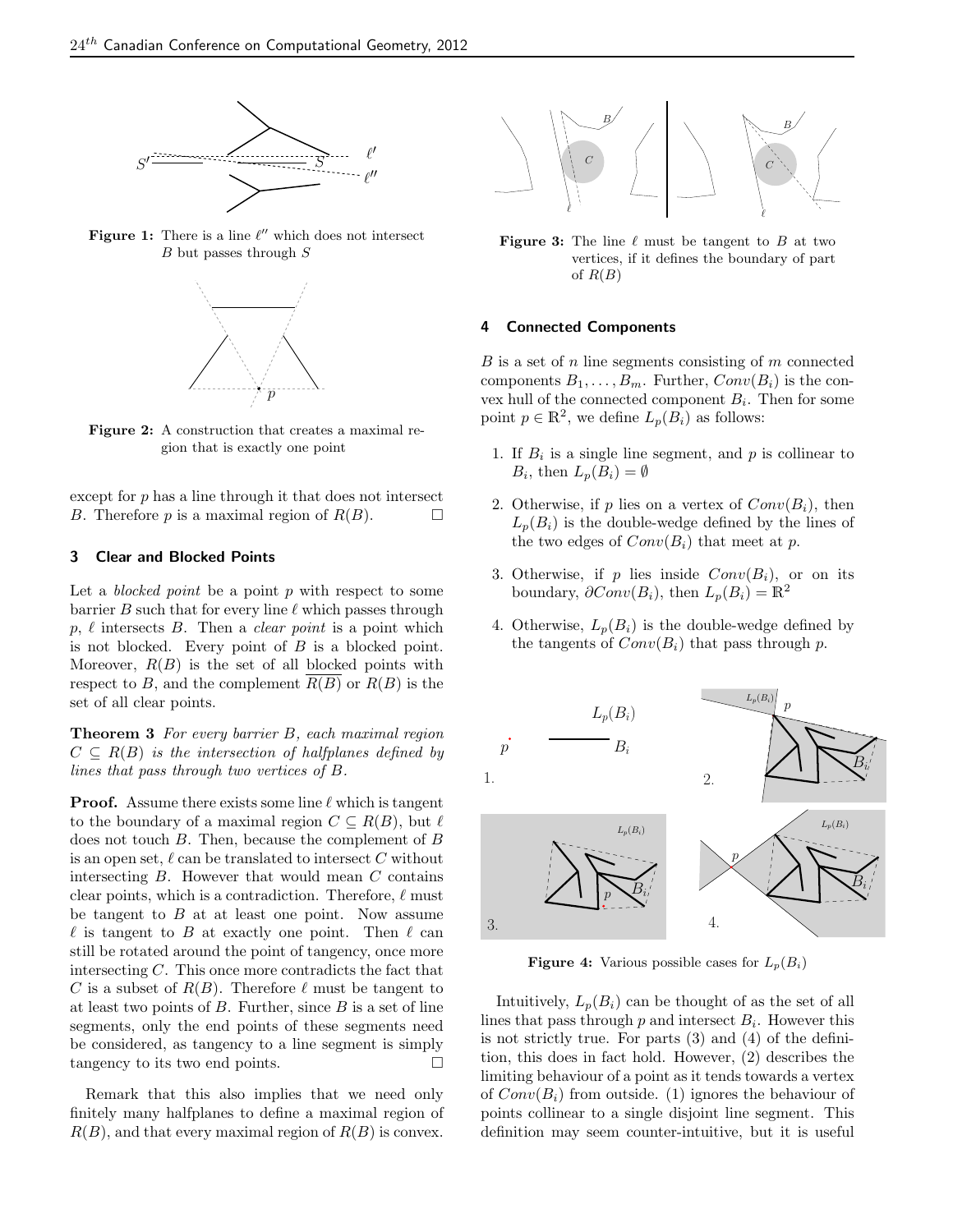for us. Further, we will consider  $L_p(B_i)$  to be a subset of  $\mathbb{R}^2$ , and not the actual lines that pass through p.

**Lemma 4** Every point in  $\overline{L_p(B_i) \cup B_i}$  is a clear point with respect to  $B_i$ .

**Proof.** In case  $(1)$ , where  $B_i$  is a single line segment and  $p$  is a point collinear with it, this follows trivially, as  $R(B_i) = B_i$ . Therefore, even though  $\overline{L_p(B_i)} = \mathbb{R}^2$ , the only points that aren't clear are those of  $B_i$  itself. In case 2, where p is a vertex of  $Conv(B_i)$ ,  $Conv(B_i)$  is completely contained within  $L_p(B_i)$ . Since  $R(B_i) = Conv(B_i), \overline{L_n(B_i) \cup B_i}$  can't contain a blocked point. In case (3), where p lies inside of or on  $Conv(B_i)$ this also follows trivially, as  $L_p(B_i)$  is empty. In case (4), where p lies outside of  $Conv(B_i)$ ,  $Conv(B_i)$  is once again completely contained within  $L_p(B_i)$  and therefore,  $L_p(B_i) \cup B_i$  can't contain a blocked point. There-<br>fore  $\overline{L_n(B_i)}$  is a set of clear points. fore  $L_p(B_i)$  is a set of clear points.

We now define  $L_p(B) = \bigcup^m$  $i=1$  $L_p(B_i)$  to be the set of all lines which intersect  $B$  and pass through  $p$ , ignoring previously established special cases.



**Figure 5:**  $L_p(B)$  is the set of all lines that intersect  $B$  and pass through some point  $p$ 

Since  $L_p(B_i) \cup B_i$  is a set of clear <u>points with</u> respect to  $B_i$ , we can further conclude that  $L_p(B) \cup B$  has this property with respect to the whole of B. Further, for some points r and s, since  $L_r(B) \cup B$  and  $L_s(B) \cup B$ have this property,  $L_r(B) \cup B \cup L_s(B) \cup B$  also has this property. By DeMorgan's law for set compliments, we can also conclude that  $(L_r(B) \cap L_s(B)) \cup B$  has this property as well. Therefore given

$$
L(B) = \bigcap_{i=1}^{m} \bigcap_{p:\text{ vertex of } Conv(B_i)} L_p(B)
$$

we know  $\overline{L(B) \cup B}$  is a set that also has this property.

Theorem 5 Let CI be the closure of the interior of a set of points, then  $CI(L(B)) \cup B \subseteq R(B) \subseteq L(B) \cup B$ . Further,  $R(B) \setminus (CI(L(B)) \cup B)$  is a finite set of disjoint points.

**Proof.** Since  $\overline{R(B)}$  is the set of all clear points with respect to B, and  $L(B) \cup B$  is a set of some clear points with respect to B,  $R(B) \supseteq L(B) \cup B$ . Therefore,  $R(B) \subseteq L(B) \cup B$ .

From Lemmas 1 and 2, we know that the only zero area maximal regions of  $R(B)$  that aren't in B are individual points. Remark that  $CI(L(B))$  differs from  $L(B)$  in that only the zero area maximal regions of  $L(B)$  have been removed. Therefore, if  $CI(R(B)) = CI(L(B))$ ,  $CI(L(B)) \cup B \subseteq R(B)$ , and all that  $R(B)$  and  $CI(L(B))$  may differ by are disjoint points. Since  $R(B) \subseteq L(B) \cup B$ , and B has zero area,  $CI(R(B)) \subseteq CI(L(B))$ , so all that remains to be proven is  $CI(L(B)) \subseteq CI(R(B))$ . Equivalently,  $CI(R(B)) \subseteq CI(L(B))$ 

Assume some postive-area region P of points is in  $\overline{CI(R(B))}$ . Consider a point  $p \in P$ . There is some line  $\ell$  through p that does not intersect B. Then  $\ell$  can be rotated around  $p$  without intersecting  $B$  until it is tangent with some connected component  $B_i$  at some point p'. We will call this rotated line  $\ell'$ . Now if  $p \notin$  $CI(L(B))$ , then there exists some  $L_{p'}(B_j)$ ,  $j \neq i$ , which p is in. This would mean there is some line  $\ell''$  through p and p' such that  $\ell''$  intersects  $B_j$ .



**Figure 6:** There exists some  $L_{p'}(B_j)$ ,  $j \neq i$ , which p is in

However  $\ell''$  is  $\ell'$ , and if  $\ell'$  intersects  $B_j$  then there are three possibilities. Either  $\ell$  intersects  $B_i$ , we should have stopped at  $B_j$  before we got to  $B_i$ , or  $\ell'$  is tangent to  $B_j$  as well. For the first two cases we have a contradiction, so  $\ell'$  must be tangent to  $B_j$ . However, since  $p$  is part of some region with positive area, we may take a point  $p'' \notin \ell'$  adjacent to p such that it lies on no such tangent, and for which this case is therefore not possible. Therefore  $p'' \in CI(L(B))$  or else there is a contradiction. Remark that this argument holds for any choice of  $p''$  that does not lie on a tangent between two connected components. If the points on these tangents were not in  $CI(L(B))$  this would imply a region of zero area exists in  $CI(L(B))$ , but this is impossible. Therefore all points around  $p$  must be in  $CI(L(B))$ , and therefore p must be as well. Therefore, if  $p \in CI(R(B)),$  $p \in CI(L(B))$ , and therefore  $CI(L(B)) \subseteq CI(R(B))$ .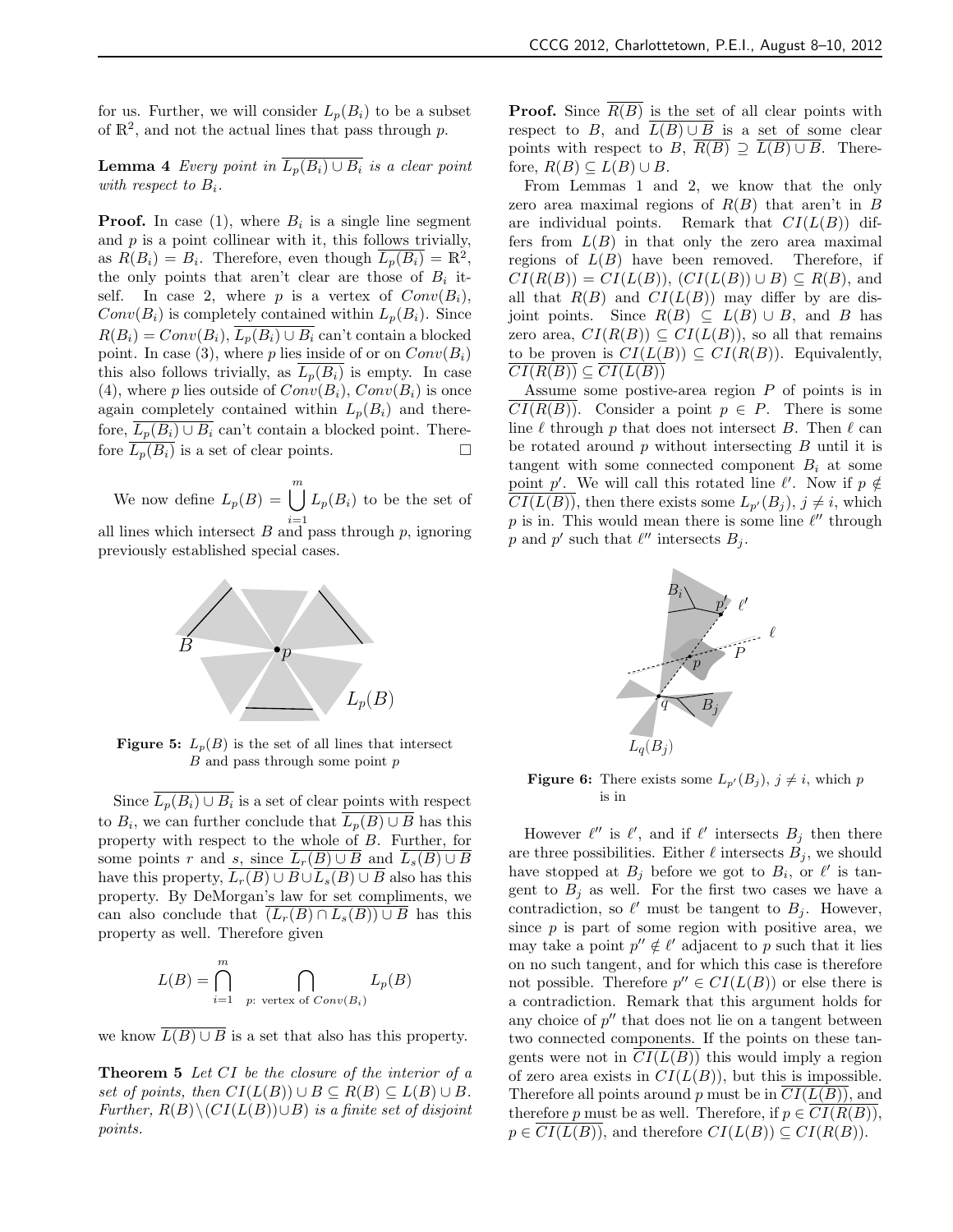Since  $CI(R(B)) = CI(L(B)), R(B) \setminus CI(L(B))$  is a set of disjoint points. To prove that there are finitely many points, recall that by Theorem 3 each maximal region of  $R(B)$  is an intersection of halfplanes defined by the vertices of  $B$ . The only way to get a point from this process is where three or more halfplane boundaries intersect at a point. Since there are finitely many vertices and therefore finitely many halfplanes, it follows that there are finitely many points.  $\square$ 

#### 5 Computing the Coverage of a Barrier

Theorem 5 provides a procedure for computing  $R(B)$ .

We will assume our input is given as a list  $B$  of m connected components  $B_1, \ldots, B_m$ , totalling n line segments. The first step of our algorithm will be to compute the convex hulls of all  $m$  components. Next, for each vertex  $p_k$  of each  $Conv(B_i)$ , we will compute  $L_{p_k}(B_j)$  for each  $Conv(B_j)$ , and union together these  $L_{p_k}(B_j)$  into  $L_{p_k}(B)$  by sorting them by angle. Then we will construct an arrangement using all the lines of the  $L_{p_k}(B)$ . We can then determine our final result by determining how many  $L_{p_k}(B)$  one cell is part of, and then traversing the dual while changing our count according to whether a given edge exits or enters an  $L_{p_k}(B)$ . Then we simply output those regions which were in every  $L_{p_k}(B)$ , as well as B itself. However this process returns  $CI(L(B)) \cup B$ , so we may still be missing a finite number of points.

To compute these points, recall that they must lay at the intersection of 3 or more halfplanes. While this is necessary, it is not sufficient. The only way we know of to be certain a point is in  $R(B)$  is to perform a radial plane sweep on  $B$  from that point. Since there are  $O(mn)$  lines in the arrangement, there are  $O(m^2n^2)$ candidate points. We will consider a line  $\ell$  that makes up the arrangement. There are  $O(mn)$  points of intersection on this line. First we will perform a radial plane sweep on one of these points  $p$  to construct a set  $\Theta = {\theta_1, \ldots, \theta_k}$  of points on the interval 0 to  $\pi$ , where each point  $\theta_i$  represents the angle of a tangent to some  $B_i$  from p, and each point is labelled with the number of connected components the line through  $p$  at the angle  $\theta_i + \epsilon$  intersects. If every  $\theta_i$  is labelled with a non-zero value, then  $p \in R(B)$  and we return it. Now consider the intersection point q on  $\ell$  that is adjacent to p. While most of the exact values of  $\Theta$  will change, the ordering and labelling of the points will only change for those related to the tangents that bound this segment of  $\ell$ . We can store this data in the vertices of the arrangement during construction, so we can just query  $p$  and  $q$ for this information. By updating just these values and checking if any are now labelled with 0, we now know if  $q$  is in  $R(B)$ . Repeating this process for all the points on  $\ell$ , and then for all choices of  $\ell$ , we will have determined all the points in  $R(B)$ .

Computing the convex hulls will take  $O(n \log n)$  time. Computing  $L_{p_k}(B_j)$  requires computing two lines. In all the special cases this takes constant time, however in the case where we must actually compute the lines as tangents, we take  $O(\log n)$  time to binary search  $Conv(B_i)$ 's vertices for the most extreme points. Since there are  $O(m) B_i$ , it takes  $O(m \log n)$  time to compute them all for one  $p_k$ . Further, to union them together into  $L_{p_k}(B)$ , we need to sort their lines by angle, which will take  $O(m \log m)$  time. Since there are  $O(n)$   $p_k$ , we take  $O(nm(\log n + \log m))$  time to compute them all. Since we now have  $O(nm)$  lines from all our  $L_{p_k}(B)$ , our arrangement will take  $O(m^2n^2)$  time to compute, whose dual we can navigate in  $O(m^2n^2)$  time.[1]

For each line of the arrangement we take at most  $O(m^2)$  time to perform the plane sweep of the first point. Then for each other point, there are an amortized  $O(1)$  other lines intersecting at this point, and we do  $O(1)$  work per intersection, so we do  $O(mn)$  work per line. Therefore this step takes  $O(m^2n^2)$  time.

Therefore our algorithm runs in  $O(m^2n^2)$  time. Now we must determine whether this is good or not.

Since m is at most n, our algorithm will run in  $O(n^4)$ time in the worst case. Consider the following barrier: Take a regular  $n$ -gon, and shrink all the edges by a small amount, so that there are gaps where the vertices were. Now there are small regions of space where lines can travel between each pair of vertices. These regions are equivalent to the planar embedding of  $K_n$ . This partitions the space into  $\Theta(n^4)$  convex regions [3]. So to even *write* the output it would take  $\Omega(n^4)$  time and space. Therefore, our algorithm is indeed worst-case optimal.



Figure 7: The worst known case barrier and its coverage

# 6 Deciding Whether a Point is Part of a Barrier's Coverage

Given a barrier  $B$  one can fairly simply determine whether a point p is in  $R(B)$  in  $O(n \log n)$  time and  $O(n)$  space using a plane sweep. However if  $R(B)$  is already constructed, point queries can be done in  $O(\log k)$ time using a structure that takes  $O(k^2)$  extra space and  $O(k^2 \log k)$  time to construct [4], where k is the number of edges in  $R(B)$ .